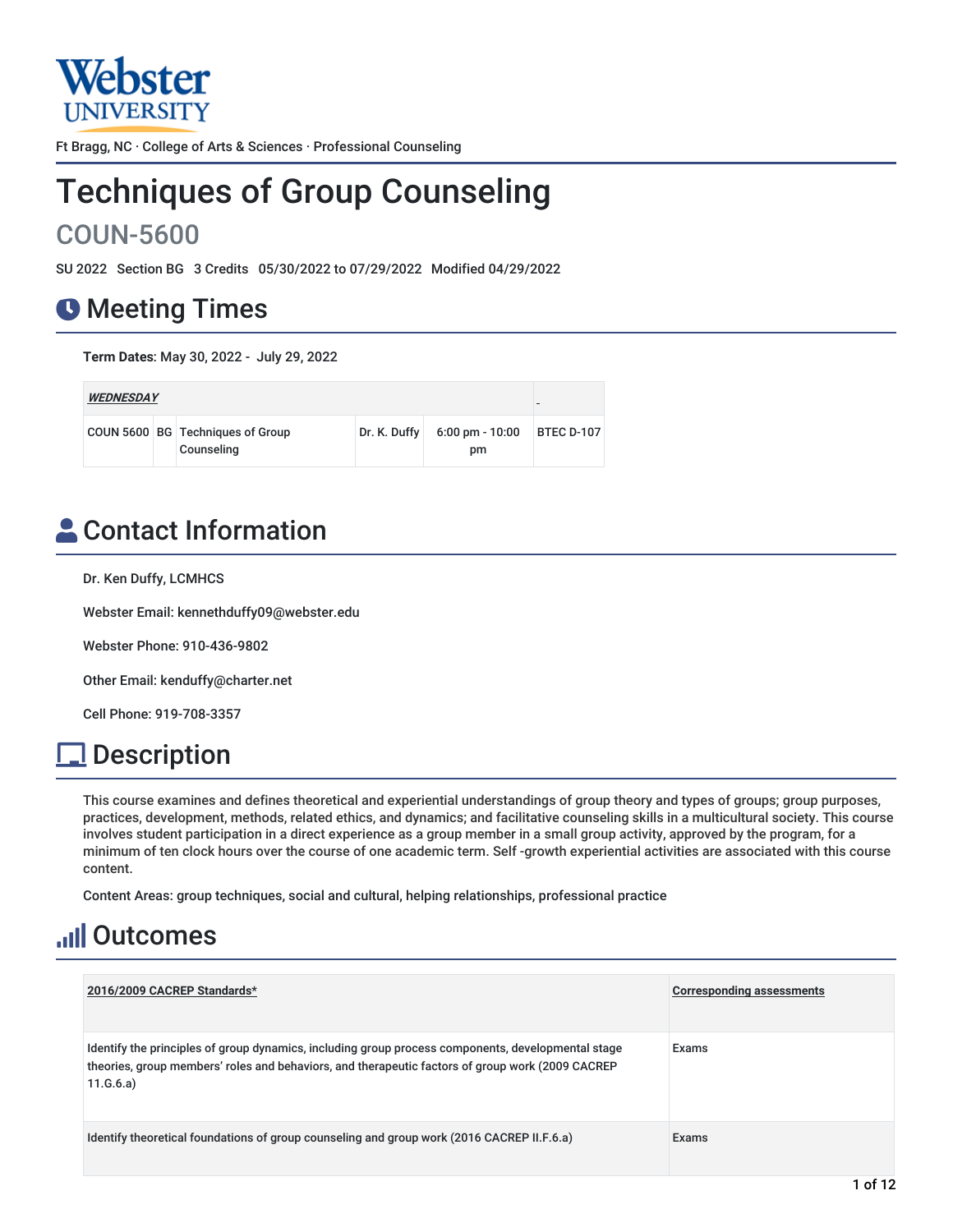| Identify dynamics associated with group process and development. (2016 CACREP II.F.6.b)                                                                                                                                                              | Exams                                          |
|------------------------------------------------------------------------------------------------------------------------------------------------------------------------------------------------------------------------------------------------------|------------------------------------------------|
| Identify and demonstrate therapeutic factors and how they contribute to group effectiveness. (2016 CACREP<br>II.F.6.c)                                                                                                                               | Exams, Group leadership activity               |
| Identify approaches to group formation, including recruiting, screening, and selecting members. (2016<br>CACREP II.F.6.e)                                                                                                                            | Exams, Group proposal                          |
| Describe group counseling methods, including group counselor orientations and behaviors, appropriate<br>selection criteria and methods of evaluation and effectiveness including group approaches in crisis<br>situations. (2009 CACREP II.G.6.d)    | <b>Exams</b>                                   |
| Describe types of groups and other considerations that affect conducting groups in varied settings (2016<br>CACREP II.F.6.f)                                                                                                                         | Exams, Group proposal                          |
| Describe a variety of models and theories relating to group counseling including commonalities,<br>distinguishing characteristics, and pertinent research and literature. (2009 CACREP II.G.6.c)                                                     | Exams                                          |
| Label group leadership or facilitation styles and approaches, including characteristics of various types of<br>group leaders and leadership styles. (2009 CACREP II.G.6.b)                                                                           | Exams                                          |
| Identify characteristics and functions of effective group leaders (2016 CACREP II.F.6.d)                                                                                                                                                             |                                                |
| Participate in direct experiences in which students participate as group members in a small group activity,<br>approved by the for a minimum of 10 clock hours over the course of one academic term. (2009 CACREP<br>II.G.6.g; 2016 CACREP II.F.6.h) | PSE, Group participation & facilitation        |
| Apply principles of group dynamics, including group process components, developmental stage theories,<br>group members' roles and behaviors, and therapeutic factors of group work. (2009 CACREP II.G.6.a)                                           | Group experience, proposal paper               |
| Use group leadership or facilitation styles and approaches, including characteristics of various types of<br>group leaders and leadership styles (2009 CACREP II.G.6.b)                                                                              | Group leadership experience                    |
| Demonstrate the ability to modify counseling systems, theories, techniques, and interventions to make them<br>culturally appropriate for diverse populations (2009 CACREP CMHC.F.3)                                                                  | Group leadership experience, proposal<br>paper |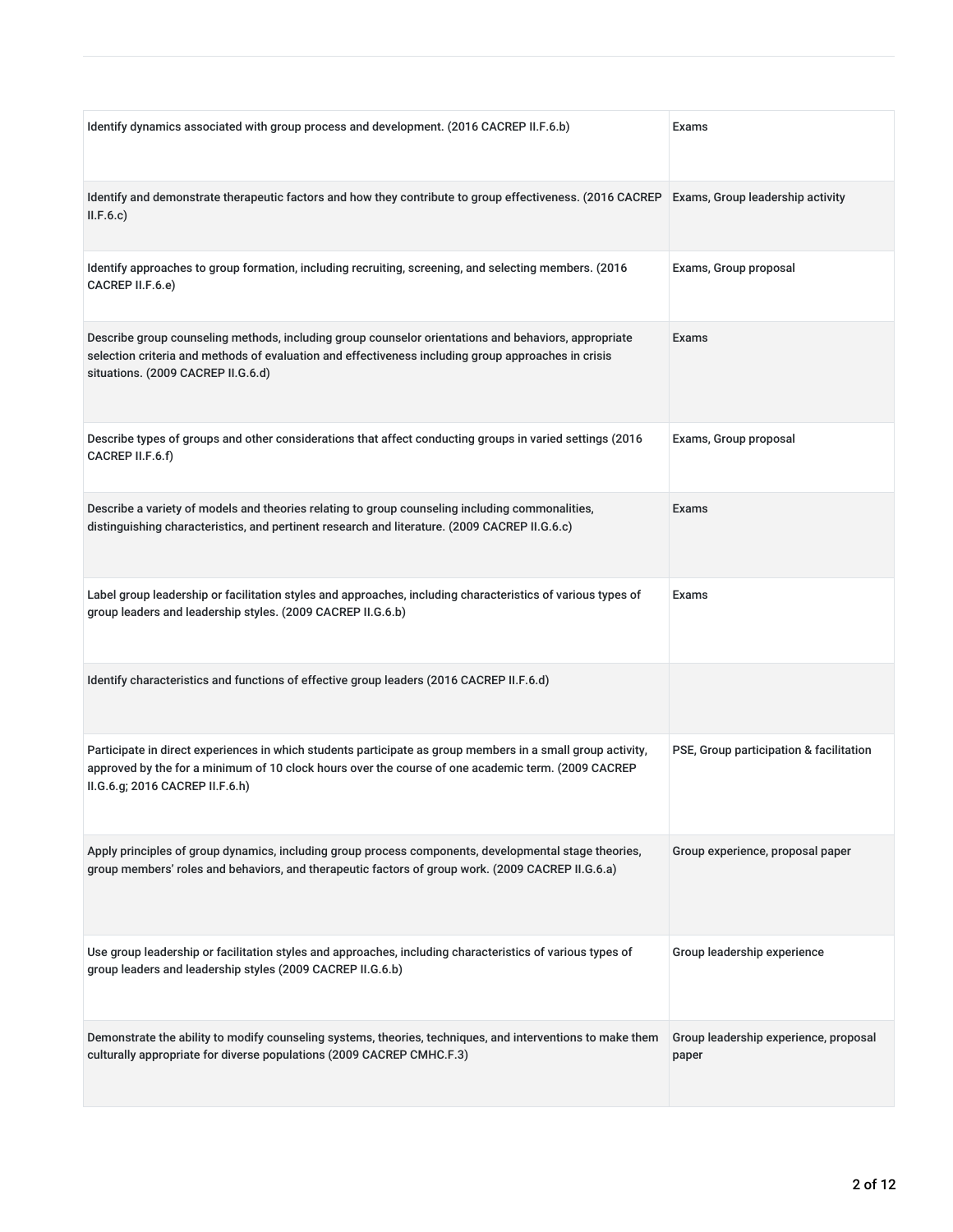Describe and demonstrate ethical and culturally relevant strategies for designing and facilitating groups (2016 CACREP II.F.6.g)

PSE, Exams, Group leadership experience

\*2016 CACREP standards apply to the Clinical Mental Health Counseling emphasis at the following campuses: Columbia, Charleston, Myrtle Beach, and online.

\*\*2009 CACREP standards apply only to the Clinical Mental Health Counseling track at the Webster Groves campus.

While the program is neither accredited nor currently actively preparing for accreditation at other campuses, students at other campuses and/or enrolled in other tracks are still held to these standards as these represent best practices in the field of **counselor education.**

## **■ Materials**

### Group Counseling Strategies and Skills

**Author:** Jacobs, E. E., Schimmel, C. J., Masson, R. L., & Harvill, R. L. **Publisher:** Cengage **Edition:** 8

### Tevera Field Placement and Assessment Management Program

Access to Tevera is provided through registration in COUN 0200.

### ACA Code of Ethics

Download from http://www.counseling.org

### The Theory and Practice of Group Psychotherapy

**Author:** Yalom, I.D. **Publisher:** Basic Books **Edition:** any **Optional**

Recommended but not required

# Deliverables

## Preparation, Participation and Professionalism in Reading Discussions

Students are expected to have read and be prepared to discuss in detail the readings during the lecture portion of each class in addition to the Large Group Experience portion of each week. Students will receive a weekly participation grade that reflects attendance including tardiness or leaving early, professionalism in dialogue, participation, and preparation for class.

## Large Group Experience in Class

Students will participate in a large group experience where the emphasis will be on engaging with and understanding group processes and dynamics (rather than on psychotherapeutic group). Students will be assigned to co-lead and lead the group. Students will be awarded points on their participation each week in group.

When leading/facilitating the group, each facilitator is to have prepared a written plan for that week's group facilitation. The plan will delineate goals for the group for that session. Be sure to show the plan to the instructor before class begins.

After the group session has ended, each student member of the group and the faculty will provide feedback to the facilitator(s).

## Attendance of Additional Group Experiences Outside of Class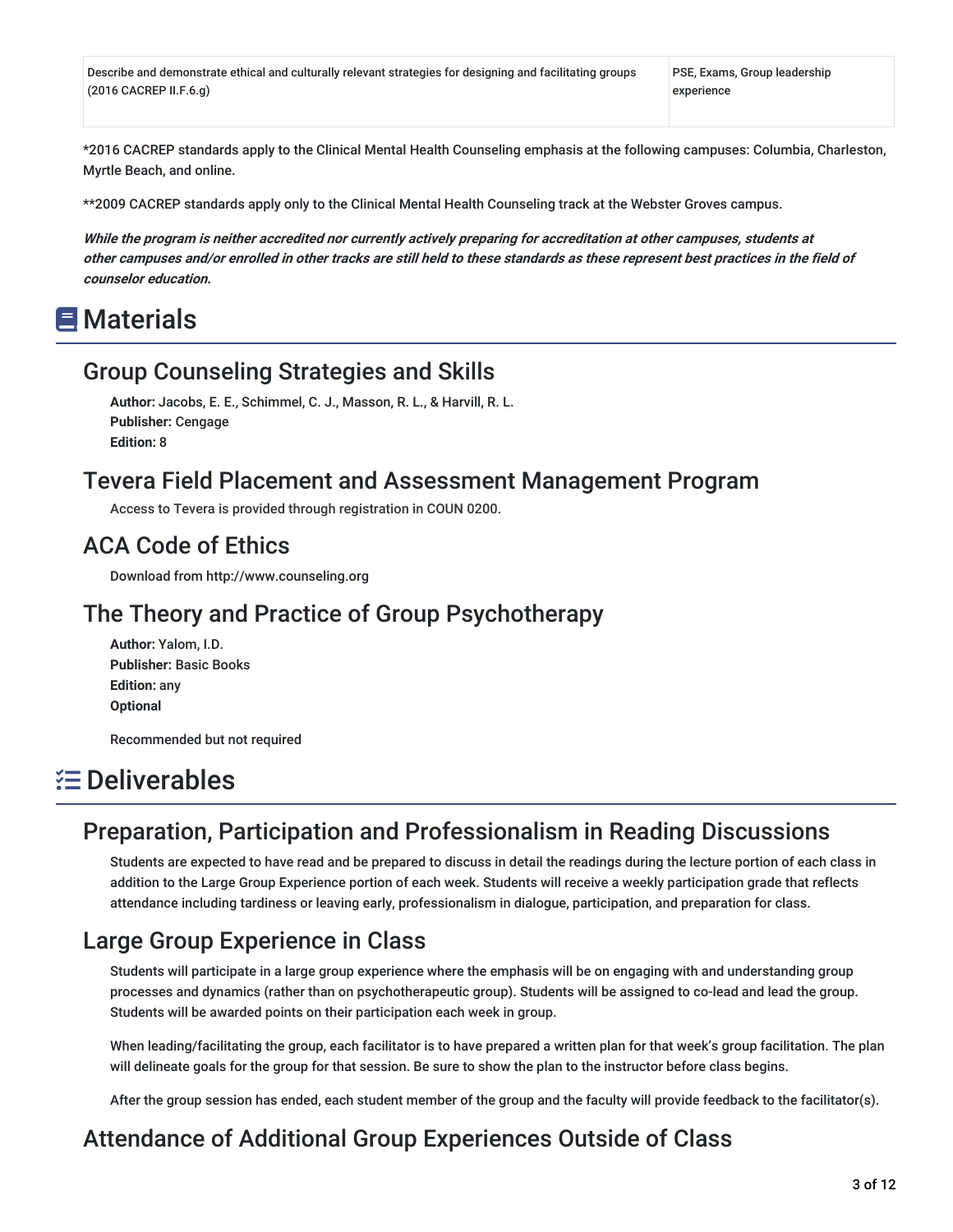Students must attend a group experience of their choice outside of class. The group and location shall be approved by the instructor prior to the student attending. The group has to be psycho-educational or counseling in nature, and has to have a professional facilitator (i.e., no AA type groups unless a professional facilitator is in place). Students should be sure to state at the beginning of the group that they are a counseling student attending to observe and to ask permission of the group to attend. The student has to attend for a minimum of one 60-minute session. If sessions are less than 60 minutes, students must attend the number of sessions equivalent with completing 60 minutes total.

Students will write a two-page paper in APA style regarding their experience in the group.

## Group Proposal

The group proposal should pertain to a population with which you would like to work or one that you now work with or one day implement. Include at least one narrative paragraph for each of the following proposal components which should also be used as APA 7, Level One Headings:

- Type of Group and Setting
- Group Participants
- Rationale for Group
- Screening and Selection Procedures
- Cultural and Ethical Issues
- Theoretical Approach
- Statement of Group Goals
- Description of Planned Group Sessions (include a theme for each planned session and potential techniques you might use in each of the A minimum of eight sessions is expected)

Proposal should be written in APA 7, Student Style format to include Title page, References page, 12 pt font - Times New Roman, double spaced, with appropriate citations and referencing.

Plagiarism and Self-Plagiarism will not be tolerated. This should be a group that you develop based on your knowledge and interests. Plagiarism will be dealt with according to University policy.

## Exams: Midterm and Final

Each Exam will consist of 30 to 50 questions comprised of any combination of Multiple Choice, Matching, Short Answer, and True/False question formats.

# TEVERA REPORT: Professional Skills Evaluation (PSE)

Initiated and completed by the student and reviewed with student by the course instructor.

# $\vee$  Evaluation

## **Criteria**

| Type                                           | Weight                            | Topic | <b>Notes</b> |
|------------------------------------------------|-----------------------------------|-------|--------------|
| Preparation, Participation and Professionalism | 100 points                        |       |              |
| Large Group (in-class) Experience              | 50 points                         |       |              |
| <b>Outside Group Experience and Attendance</b> | 50 points                         |       |              |
| <b>Group Proposal</b>                          | 100 points                        |       |              |
| Midterm (1) and Final (1) Exams                | 50 points each = 100 points total |       |              |
| <b>PSE</b>                                     | 50 points                         |       |              |

## Breakdown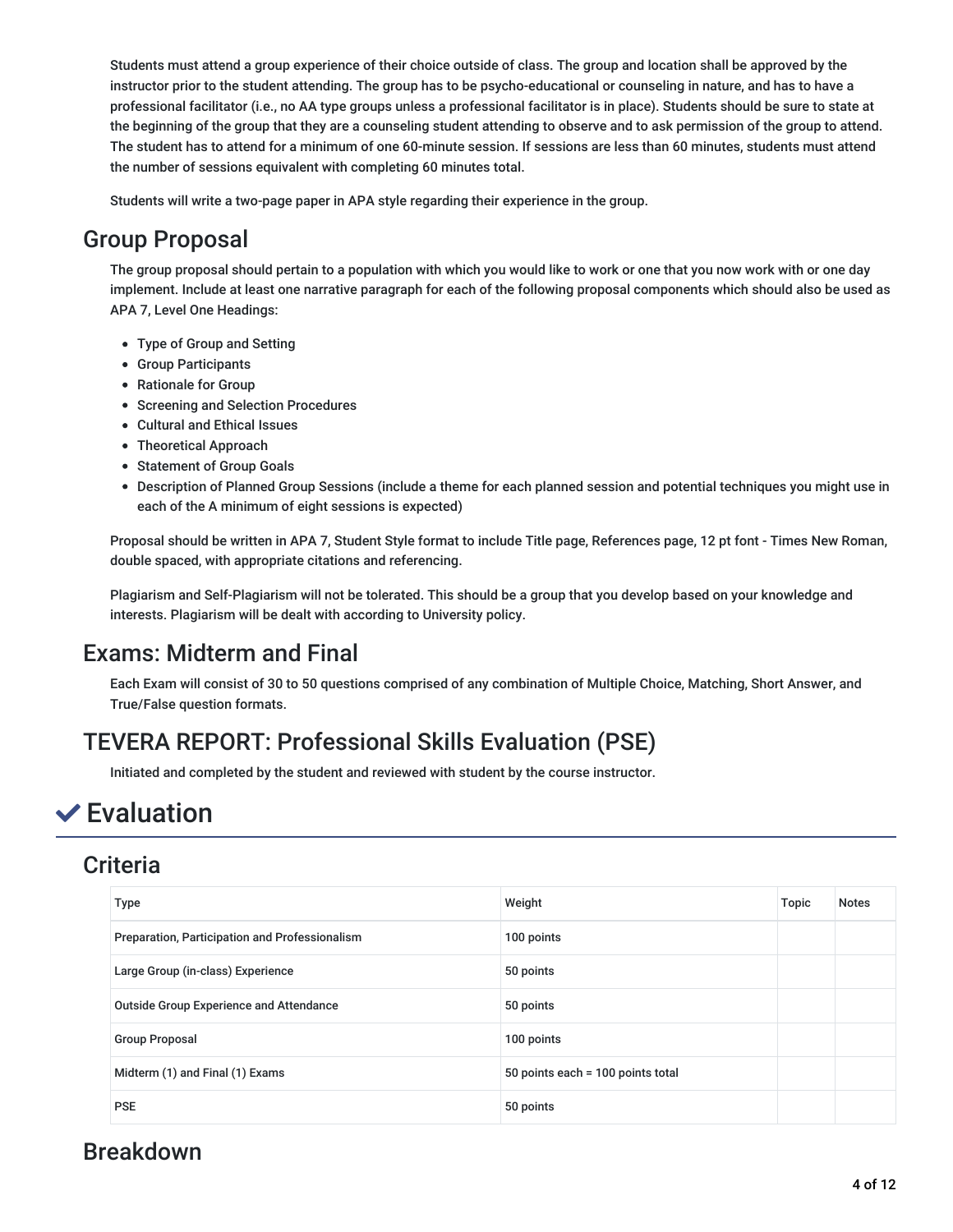| Grade        | Range      | <b>Notes</b> |
|--------------|------------|--------------|
| A            | 94-100     |              |
| A-           | 90-93      |              |
| $B+$         | 87-89      |              |
| B            | 84-86      |              |
| $B -$        | 80-83      |              |
| $\mathbf{C}$ | 70-79      |              |
| F            | 69 or less |              |

# **苗 Schedule**

|                | When Topic                                                    | <b>Notes</b>                                                                                                                                                                                                                                                                                                                                                                                          |
|----------------|---------------------------------------------------------------|-------------------------------------------------------------------------------------------------------------------------------------------------------------------------------------------------------------------------------------------------------------------------------------------------------------------------------------------------------------------------------------------------------|
| 1              | Week Introduction & Orientation to<br>the Course              | <b>Activities</b><br>• Intro to group leadership/facilitation<br>• Small group activity: Discuss group selection<br>• Initiation to being a group member                                                                                                                                                                                                                                              |
| $\overline{2}$ | Week Stages, Types, and Purposes of Readings:<br>Groups       | • Jacobs et al., Chapters 1, 2, 3 and prepare written questions and comments for class discussion<br><b>Activities and Assignments:</b><br>• Research outside groups and bring back information to share<br>o Submit in writing (one page) the following fornext week: Outside group attendance: title, location,<br>date, time, and name and professional license/certification type of facilitator. |
| 3              | Week Planning, Beginning Stages,<br>and Basic Skills          | <b>Readings:</b><br>• Jacobs et al., Chapters 4, 5, and 6, and prepare written questions and comments for class discussion<br><b>Activities and Assignments:</b><br>• Large group session - student facilitation.<br>. Due today: Information about your outside groups attendance: title, location, date, time, and name and<br>professional license/certification type of facilitator.              |
| 4              | Week   Focus, Cutting Off, Drawing<br>Out, & Rounds and Dyads | <b>Readings:</b><br>• Jacobs et al., Chapters 7, 8, and 9 and prepare written questions and comments for class discussion<br><b>Activities and Assignments:</b><br>• Large Group Student Facilitation Session                                                                                                                                                                                         |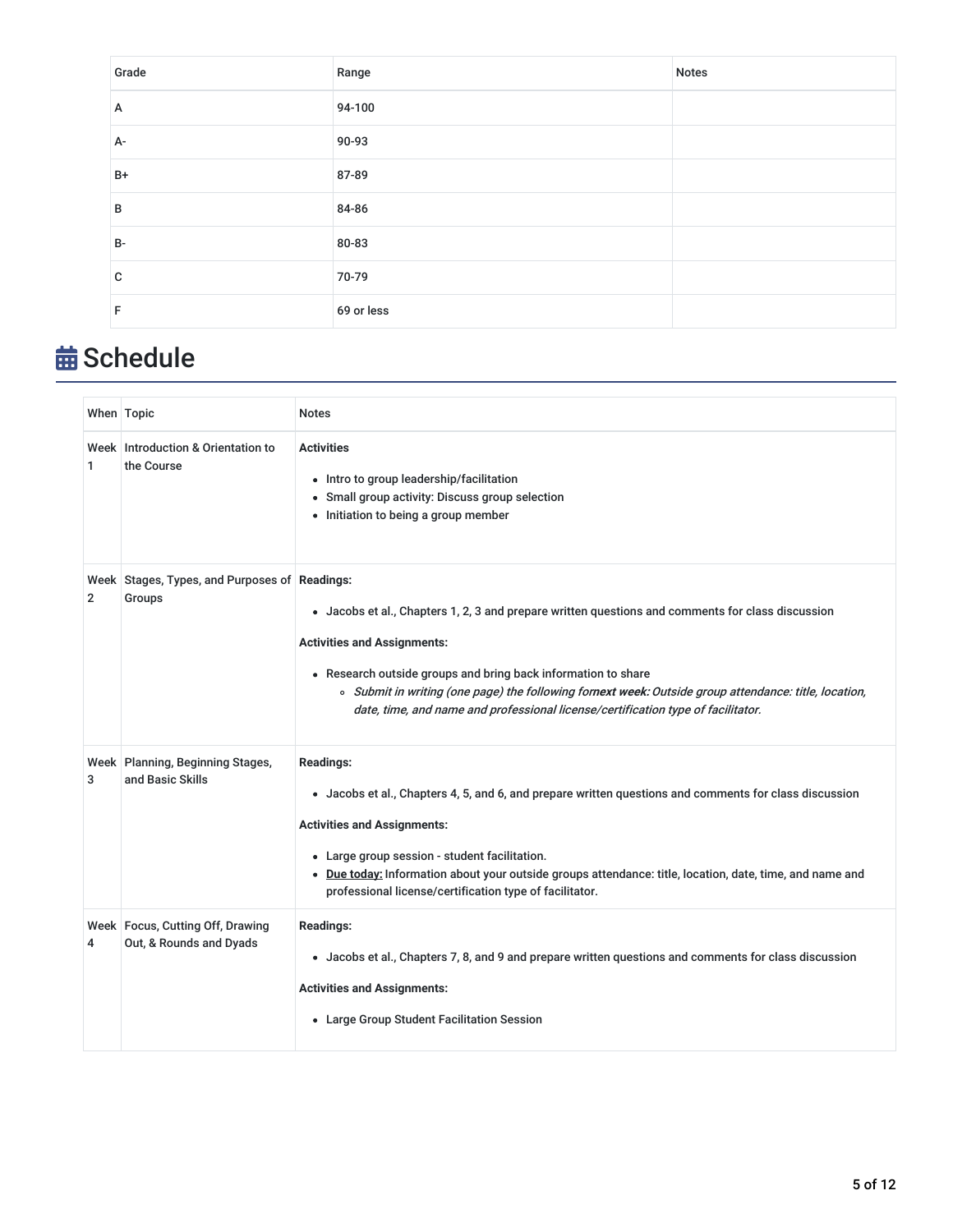|   | When Topic                                                  | <b>Notes</b>                                                                                                                                                                                                                                            |
|---|-------------------------------------------------------------|---------------------------------------------------------------------------------------------------------------------------------------------------------------------------------------------------------------------------------------------------------|
| 5 | Week   Midterm Exam and Large<br>Group                      | <b>Readings:</b><br>• Jacobs et al., Chapters 10 & 11 and prepare written questions and comments for class discussion<br><b>Activities and Assignments:</b><br>• Midterm Exam today covering chapters 1-9<br>• Large Group Student Facilitation Session |
| 6 | Week   Middle Stage, Theories,<br><b>Problem Situations</b> | <b>Readings:</b><br>• Jacobs et al., Chapters 12, 13, and 16 and prepare written questions and comments for class discussion<br><b>Activities and Assignments:</b><br>• Large Group Student Facilitation Session                                        |
| 7 | Week Counseling in a Group; Closing                         | <b>Readings:</b><br>• Jacobs et al., Chapters 14 & 15 and prepare written questions and comments for class discussion<br><b>Activities and Assignments:</b><br>• Large Group Student Facilitation Session                                               |
| 8 | Week Special Populations and Issues Readings:               | • Jacobs et al., Chapters 17 & 18 and prepare written questions and comments for class discussion<br><b>Activities and Assignments:</b><br>• Large Group Student Facilitation Session<br>• Due today: Group Proposal                                    |
| 9 | Week Final Exam and PSE<br>Appointments                     | <b>Activities and Assignments:</b><br>• Large Group Student Facilitation Session<br>• Due today:<br>o Outside Group Experiences Paper<br>Final Exam Covering Chapters 10-18<br><b>PSE Appointments as Scheduled</b>                                     |

# **\* Course Policies**

### Course Attendance

The University reserves the right to drop a student who does not attend the first class. Any absence or tardiness in this accelerated program will result in a significant loss of learning. Students are expected to attend all class sessions of every course. One unexcused absence in this course may result in dropping the student one full letter grade with a second unexcused absence requiring that the student withdraw from the class. If it is too late to withdraw, the final grade will be an automatic F. Students are expected to write at a graduate level and come to class on time, having completed the reading assignments so they are prepared to ask questions and participate in all activities. Students coming to class late or leaving class early will be considered 'absent' for that class session unless approved in advance by the instructor.

## Participation

Participation is required in all counseling courses. Being prepared to participate in class is equivalent to being prepared to participate in counseling sessions with your clients. Students are expected to come to class having already read the assigned material and completed the assignments. Students are expected to be active participants in the learning process, exhibiting attention, professionalism, and respect during discussions and other classroom activities. These are key behaviors for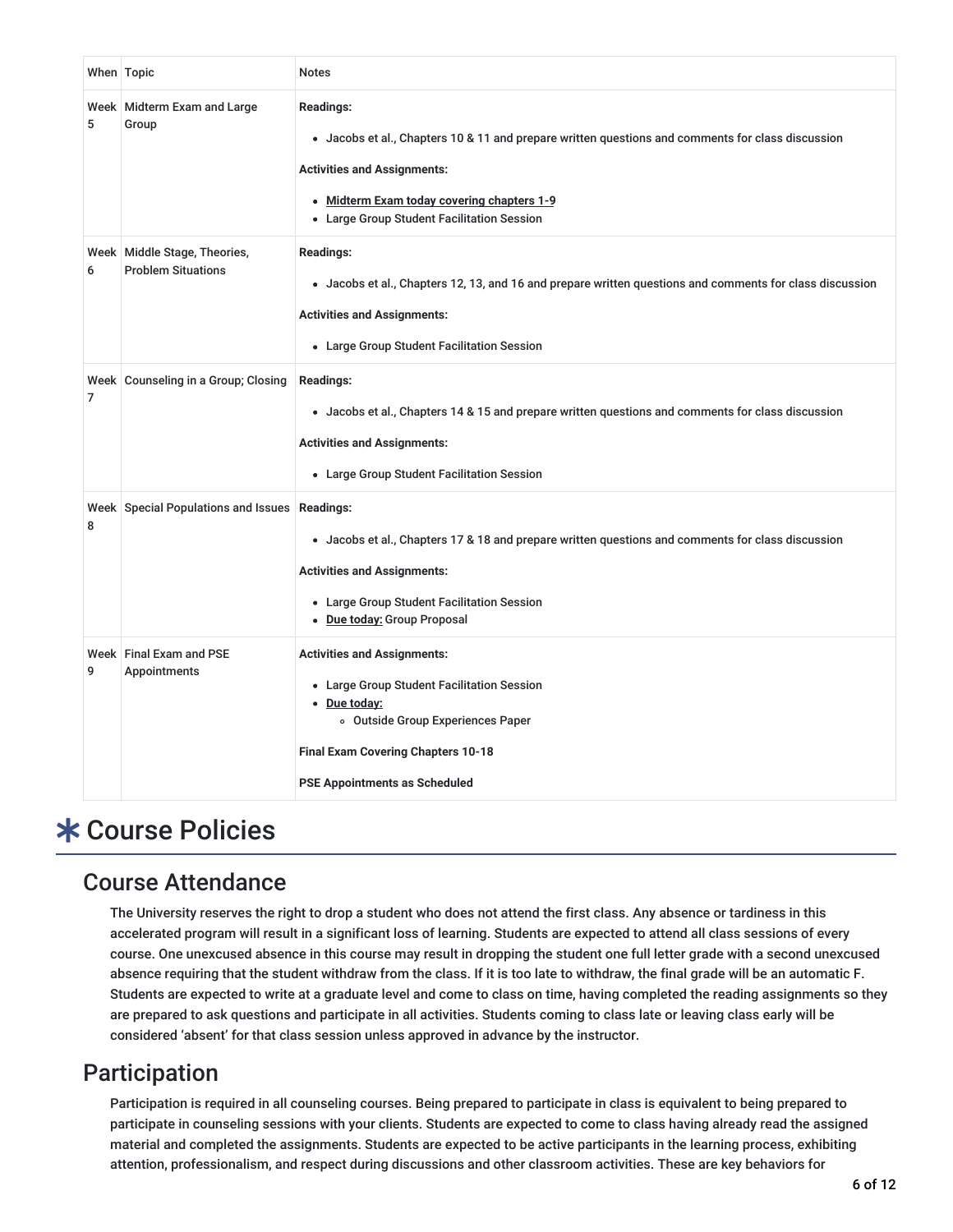counselors; ensure you are evidencing them in class.

Additionally, counselors are often required to lead group counseling, educate large groups on various topics, present in court, and perform public presentations of various types. Students who have difficulty speaking out loud in class, making presentations to the class, and participating in class discussions regularly should seek guidance from their advisor about these concerns.

Students are subject to appropriate academic penalty for incomplete or unacceptable work, or for excessive or unexcused absences (see Course Attendance section for this). See the Grading section on individual course syllabi for further information.

## Use of Personal Electronic Devices

Turn off all cell phones during class unless otherwise advised by the instructor. Absolutely no: texting, taking of calls, emailing, unauthorized web activity, or social media use during class. If you have a potential emergency brewing during class time and need to be available by cell (sick child, dying relative, suicidal client) you are required to notify instructor at the beginning of class and take any call outside of class. More than one of these events will require a personal meeting with the instructor scheduled for non-class time.

### Expectations for Writing Competency

Writing competency is important in graduate school. As a graduate student and counselor in training, you have a responsibility to the profession and those you will be representing/serving to write professionally. Take this task seriously and consult the Academic Resource Center or enroll in a writing course if you are told you need assistance on writing assignments. The grade penalty will be heavy for lack of simple proofing of grammar, spelling, and APA formatting on all assignments. Please consult the rubric in the syllabus for specific grading impact.

## Subjective Aspect of Grading

The grading of this course includes a subjective component to it based upon the professional experience and expertise of the instructor. The Counseling faculty recognize that counseling skills, counselor effectiveness, and professionalism cannot be assessed in the same manner as academic performance in typical university coursework. Students completing this course should demonstrate marked progress toward the course objectives as noted above as well as be able to write coherently about counseling theories and techniques. Your final grade in this course will reflect not only your academic performance but also your counseling and interpersonal skill development as evaluated by the instructor. It is possible to excel academically and receive a less than satisfactory final grade. Thus, all grades will reflect a combination of objective and subjective assessment.

## Self-Awareness, Safety of Disclosure, Appropriate Interpersonal Skills and ACA Code of Ethics:

This course is taught in a manner that provides a safe, welcoming and inclusive environment for students of all racial, ethnic, gender identities and variances, sexual orientations, economic classes, ages, ability statuses, and religions. Students are encouraged to use language and communication that is respectful and culturally appropriate.

In the interaction between class members, self-disclosure and personal examination will occur. All interactions fall under the same umbrella of confidentiality as do client/counselor relationships, i.e., **what is discussed in the class stays in the class and is not discussed with other students outside of the course or friends.** Maintaining confidentiality is the primary ethical principle of counselors and violations are serious.

We will be learning from each other in addition to the text throughout the semester. Therefore, it is important that everyone feels safe, comfortable, and free to discuss and elaborate on their thoughts around their developing knowledge and skills. In class, it is important for each of us to be respectful of one another's positions; relating to others in an empathic manner occurs in class just as with clients. You are encouraged to make your feelings and thoughts known, yet, to do so in a "counselor manner", i.e., respecting the position of listener while giving voice to your thoughts and using your budding counselor attending skills. This is an opportunity for you to practice and evidence your basic skills of empathy, warmth, genuineness, and congruence by communicating in a manner consistent with a good counselor. The building of trusting alliances with your classmates is as important as doing so with your clients. Therefore, you will be practicing some of the same skills when participating in class as in counseling sessions with your clients one day.

Further, openness to supervision and instruction by the faculty (or site supervisor) is an important element of counselor development. Openness to supervision is defined as: accepting supervision—both individual and in class; recognizing your own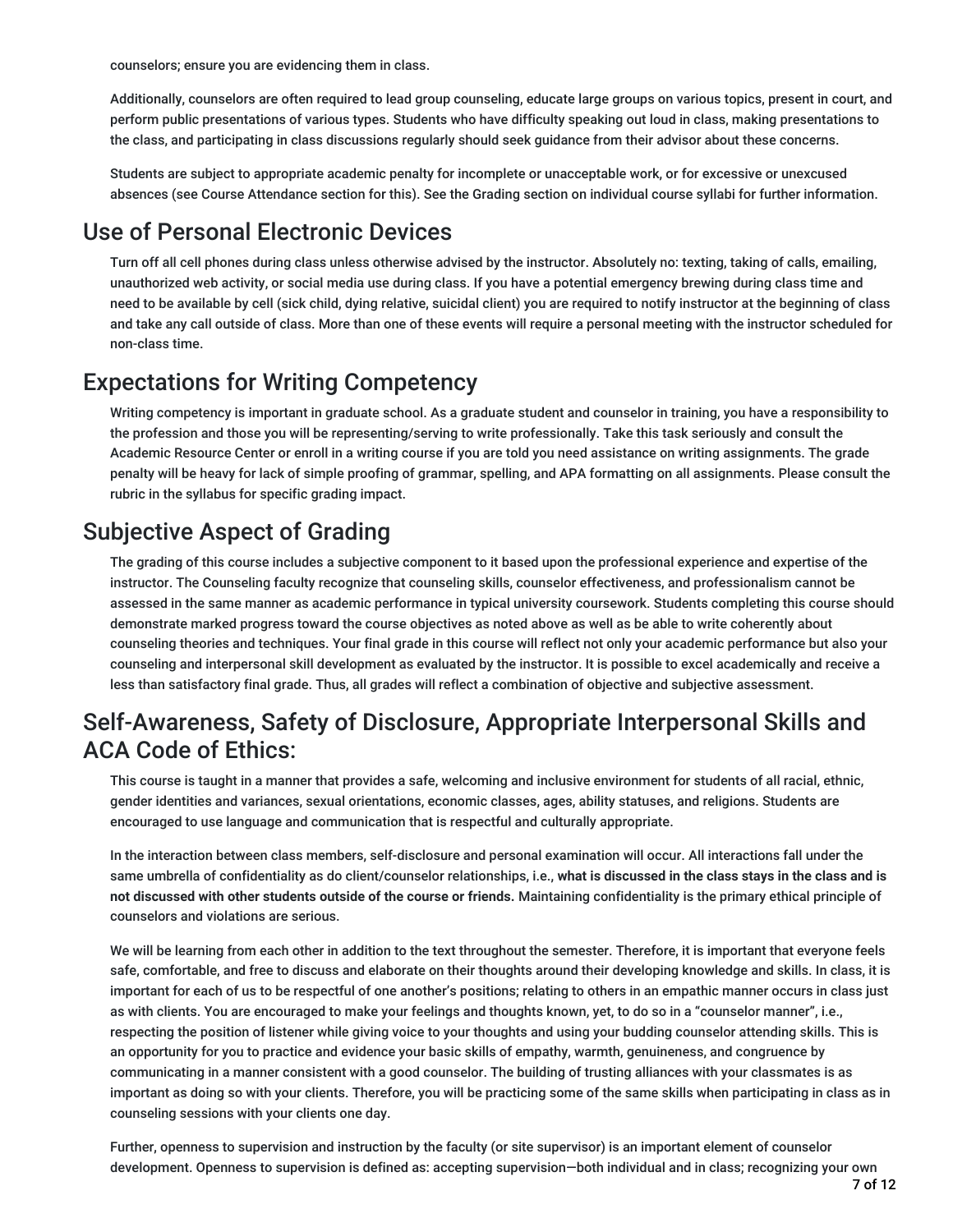personal strengths, weaknesses, biases, needs, and beliefs; sensing personal and professional impact on —both positive and negative; accepting and applying feedback from instructor; being proactive in seeking out needed experiences, feedback, etc.; and accepting feedback in a non-defensive manner with a professional attitude.

Students who do not evidence openness to supervision and or appropriate interpersonal skills are subject to remediation by the Counseling Advisory Committee at the campus. See the student handbook and or catalog for further detail.

#### **ACA Code of Ethics (2014)**

Counselors [Counselors-in-training] have <sup>a</sup> responsibility to read, understand, and follow the ACA Code of Ethics and adhere to applicable laws and regulations (see C.1.). Students and supervisees have <sup>a</sup> responsibility to understand and follow the ACA Code of Ethics. Students and supervisees have the same obligation to clients as those required of professional counselors (see F.5.a.).

# **Institutional Policies**

### Academic Policies

Academic policies provide students with important rights and responsibilities. Students are expected to familiarize themselves with all academic policies that apply to them. Academic policies for undergraduate students can be found in the Undergraduate Studies Catalog; graduate students should review the Graduate Studies Catalog.

#### Undergraduate Studies Catalog

The Undergraduate Studies Catalog contains academic policies that apply to all undergraduate students. The *academic policies* and information section of the catalog contains important information related to **attendance, conduct, academic honesty, grades, and more**. If you are an undergraduate student, please review the catalog each academic year. The current Undergraduate Studies Catalog is at:

http://www.webster.edu/catalog/current/undergraduate-catalog/ (http://www.webster.edu/catalog/current/undergraduatecatalog/)

#### Graduate Studies Catalog

The Graduate Studies Catalog contains academic policies that apply to all graduate students. The *academic policies* section of the catalog contains important information related to **conduct, academic honesty, grades, and more**. If you are a graduate student, please review the catalog each academic year. The current Graduate Studies Catalog is at:

http://www.webster.edu/catalog/current/graduate-catalog/ (http://www.webster.edu/catalog/current/graduate-catalog/)

### Grading

The Grades section of the academic catalog outlines the various grading systems courses may use, including the information about the final grade reported for this class.

#### Undergraduate

http://www.webster.edu/catalog/current/undergraduate-catalog/academic-policies.html#grading (http://www.webster.edu/catalog/current/undergraduate-catalog/academic-policies.html#grading)

#### **Graduate**

https://webster.edu/catalog/current/graduate-catalog/academic-policies.html#gradingsystem (https://webster.edu/catalog/current/graduate-catalog/academic-policies.html#gradingsystem)

#### Incomplete

There are important policies that govern grades of Incomplete (I), including the circumstances under which Incomplete grades are granted, deadlines for completion, and consequences should the remaining course work not be completed. It is the responsibility of a student who requests an Incomplete to ensure that they understand and follow the policies.

#### Grade Appeals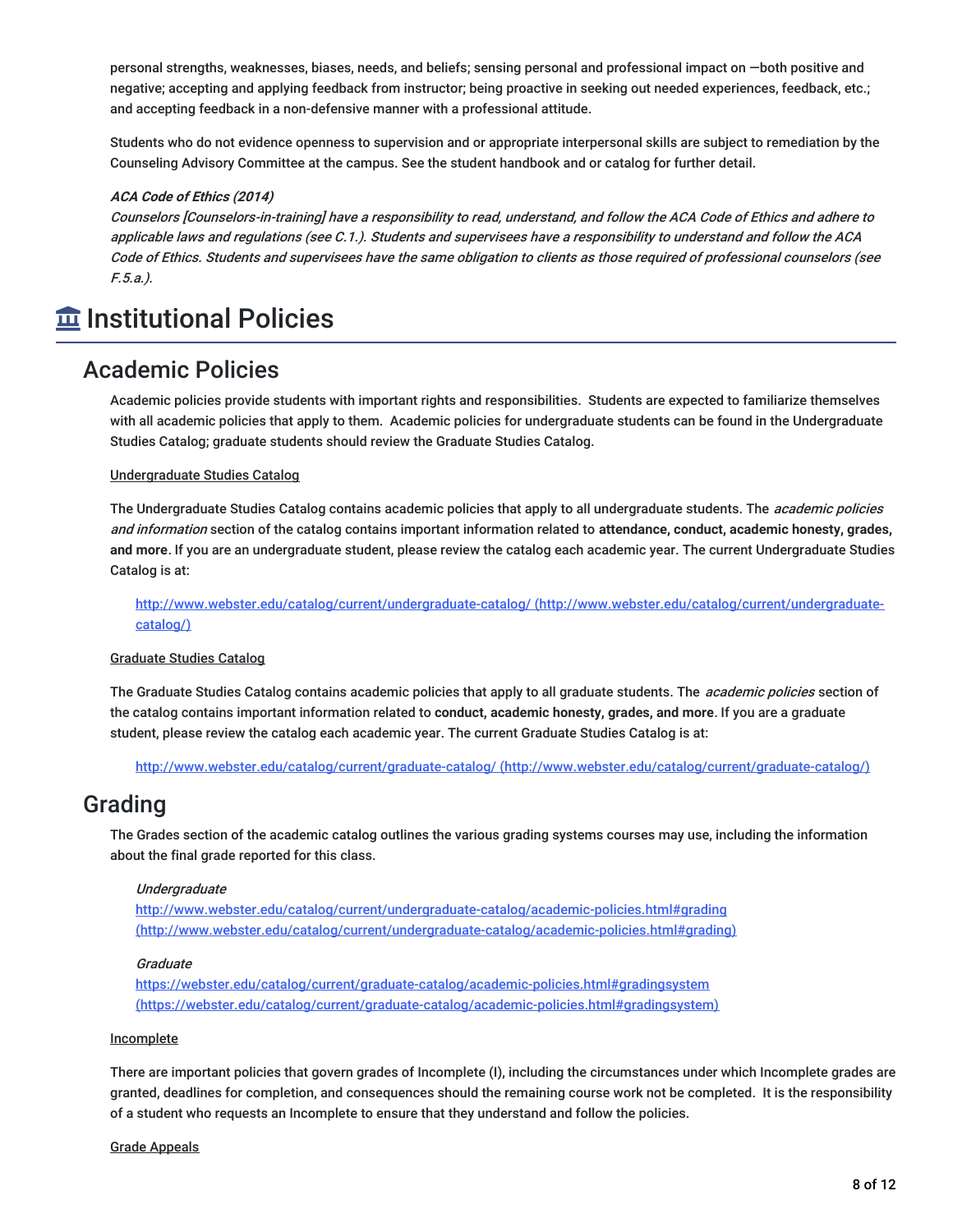Instructors are responsible for assigning grades, and student should discuss grade issues with the instructor. Policies and procedures for appealing grades are available in the appropriate catalog.

## Academic Honesty Policy

Webster University is committed to academic excellence. As part of our Statement of Ethics, we strive to preserve academic honor and integrity by repudiating all forms of academic and intellectual dishonesty, including cheating, plagiarism and all other forms of academic dishonesty. Academic dishonesty is unacceptable and is subject to a disciplinary response. Students are encouraged to talk to instructors about any questions they may have regarding how to properly credit others' work, including paraphrasing, quoting, and citation formatting. The university reserves the right to utilize electronic databases, such as Turnitin.com, to assist faculty and students with their academic work.

The university's Academic Honesty Policy is published in academic catalogs:

#### **Undergraduate**

http://www.webster.edu/catalog/current/undergraduate-catalog/academic-policies.html (http://www.webster.edu/catalog/current/undergraduate-catalog/academic-policies.html)

#### Graduate

http://www.webster.edu/catalog/current/graduate-catalog/academic-policies.html (http://www.webster.edu/catalog/current/graduate-catalog/academic-policies.html)

As a part of the university commitment to academic excellence, the Reeg Academic Resource Center provides student resources to become better acquainted with academic honesty and the tools to prevent plagiarism in its many forms:

https://websteru.sharepoint.com/sites/AcademicIntegrityAtWebster (https://websteru.sharepoint.com/sites/AcademicIntegrityAtWebster)

### Statement of Ethics

Webster University strives to be a center of academic excellence. The university makes every effort to ensure the following:

- The opportunity for students to learn and inquire freely
- The protection of intellectual freedom and the rights of professors to teach
- The advancement of knowledge through scholarly pursuits and relevant dialogue

To review Webster University's statement of ethics, see the Undergraduate Studies Catalog and the Graduate and Studies Catalog:

#### Undergraduate

http://www.webster.edu/catalog/current/undergraduate-catalog/overview.html#ethics (http://www.webster.edu/catalog/current/undergraduate-catalog/overview.html#ethics)

#### **Graduate**

http://www.webster.edu/catalog/current/graduate-catalog/ethics.html (http://www.webster.edu/catalog/current/graduatecatalog/ethics.html)

### Important Academic Resources

#### Academic Accommodations and Support

At Webster University, we understand that all students learn differently and may have specific, often differing, learning needs. Some examples are doing rather than watching, being active instead of sitting still and taking frequent breaks. For others, the professor needs to speak louder, give more clear instructions, and be understanding with health issues. Regardless of what makes learning easier for you, our goal is to provide the most accessible learning environment possible for each student. If there are any specific needs you'd like to make your instructors personally aware of, including any academic accommodations, please reach out to them directly.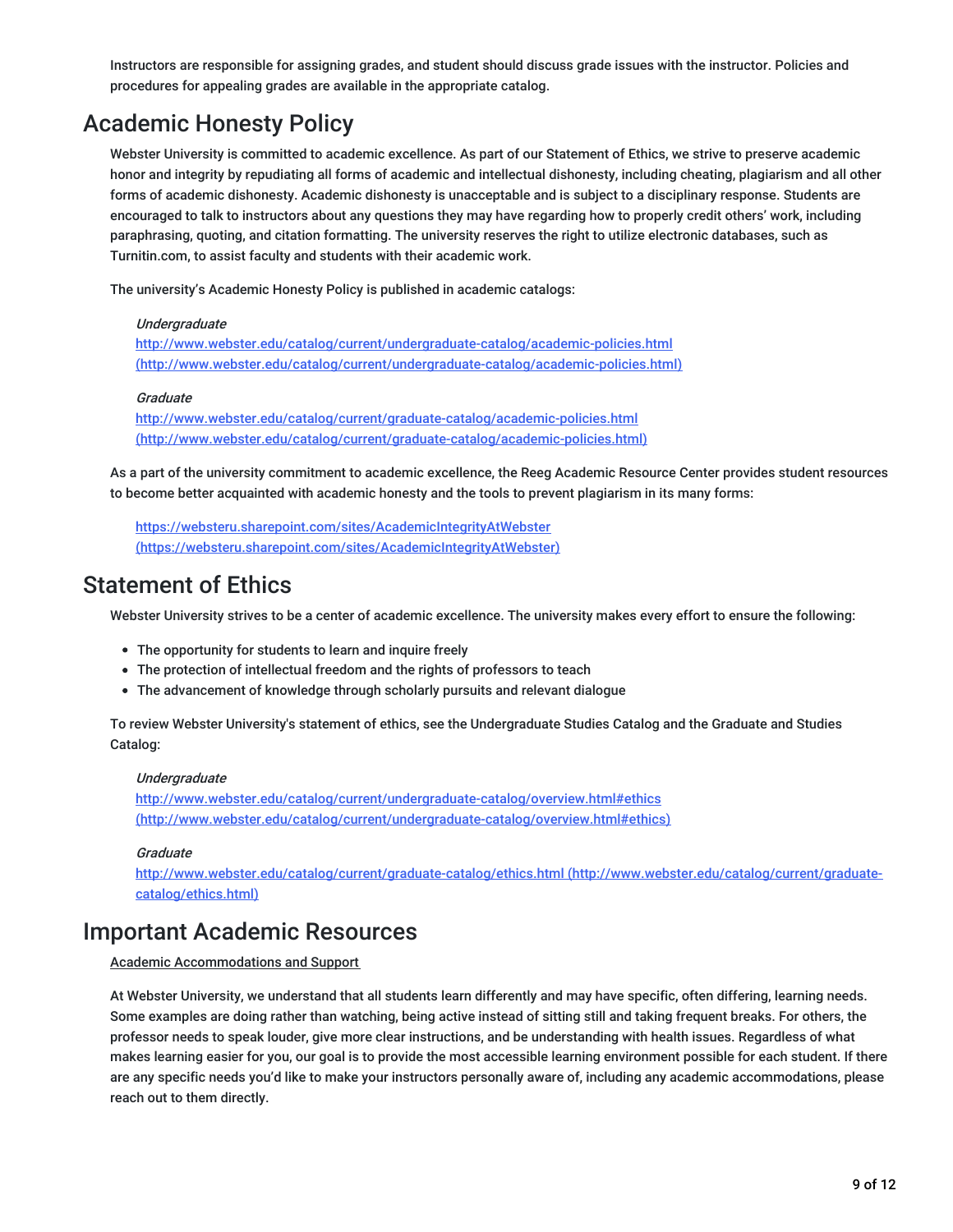Webster University supports students in several ways. Students with academic/learning, health, physical, and psychological disabilities and students who have accessibility concerns can reach out to Webster's Academic ADA Coordinator at disability@webster.edu. You can also reach out if you have any questions relating to accessibility.

Online resources through WorldClassRoom (Canvas) have a variety of accessibility tools, provided through a program called Ally, for both students and faculty. Ally is free and already incorporated into WorldClassRoom. It helps students who have visibility and attention challenges; who need easier access to course materials from mobile phones, tablets, electronic readers, etc.; or who need or prefer file types different from the format uploaded by the instructor. You can find more information about Ally at https://webster.edu/online/ally.php (https://webster.edu/online/ally.php).

Life circumstances can make focusing on education, or anything else, difficult. For this reason, several additional resources and services are available to students at no cost:

1. Reeg Academic Resource Center (https://websteru.sharepoint.com/sites/ReeaARC

#### (https://websteru.sharepoint.com/sites/ReegARC))

- o Academic Counseling: academiccounseling@webster.edu
- o Assistive Technology: atacr@webster.edu
- o Disability Accommodations: disabilty@webster.edu
- o Testing Center: arc@webster.edu
- Tutoring: tutoring@webster.edu
- o Writing services: writing@webster.edu
- 2. Counseling and Life Development (https://www.webster.edu/student-counseling.php (https://www.webster.edu/studentcounseling.php)): 314-968-7030 or counselingId@webster.edu (these contact methods are non-confidential, but appointments are confidential)

Lastly, circumstances change. If, at any point throughout your education, you find that something is making learning difficult for you, please reach out to your instructor directly and/or to Webster's ADA team. It is never too late to ask for accommodations. We entirely support you and want you to have the best and most accessible education possible.

#### Student Success Portal

Webster University's Student Success Portal, powered by Starfish, is a communications tool to connect students with faculty members and campus support services. It allows faculty and staff members to communicate with you regarding academic achievements as well as areas where support may be helpful. You may use the portal to contact faculty and staff members for assistance and to arrange meetings. Activity in the portal will be communicated to your Webster University email account. The Student Success Portal is available via your course home page in WorldClassRoom or via Connections. Learn more about the Student Success Portal at https://www.webster.edu/success/index.php (https://www.webster.edu/success/index.php).

#### University Library

Webster University Library is dedicated to supporting the research needs and intellectual pursuits of students throughout the university's worldwide network. Resources include print and electronic books, journal articles, online databases, DVDs and streaming video, CDs and streaming music, datasets, and other specialized information. Services include providing materials at no cost and research help for basic questions to in-depth exploration of resources. The gateway to all of these resources and services is http://library.webster.edu (http://library.webster.edu/). For support navigating the library's resources, see http://libanswers.webster.edu/ (http://libanswers.webster.edu/) for the many ways to contact library staff.

### Drops and Withdrawals

Drop and withdrawal policies dictate processes for students who wish to unenroll from a course. Students must take proactive steps to unenroll; informing the instructor is not sufficient, nor is failing to attend. In the early days of the term or semester, students may DROP a course with no notation on their student record. After the DROP deadline, students may WITHDRAW from a course; in the case of a WITHDRAW, a grade of W appears on the student record. After the WITHDRAW deadline, students may not unenroll from a course. Policies and a calendar of deadlines for DROP and WITHDRAW are at: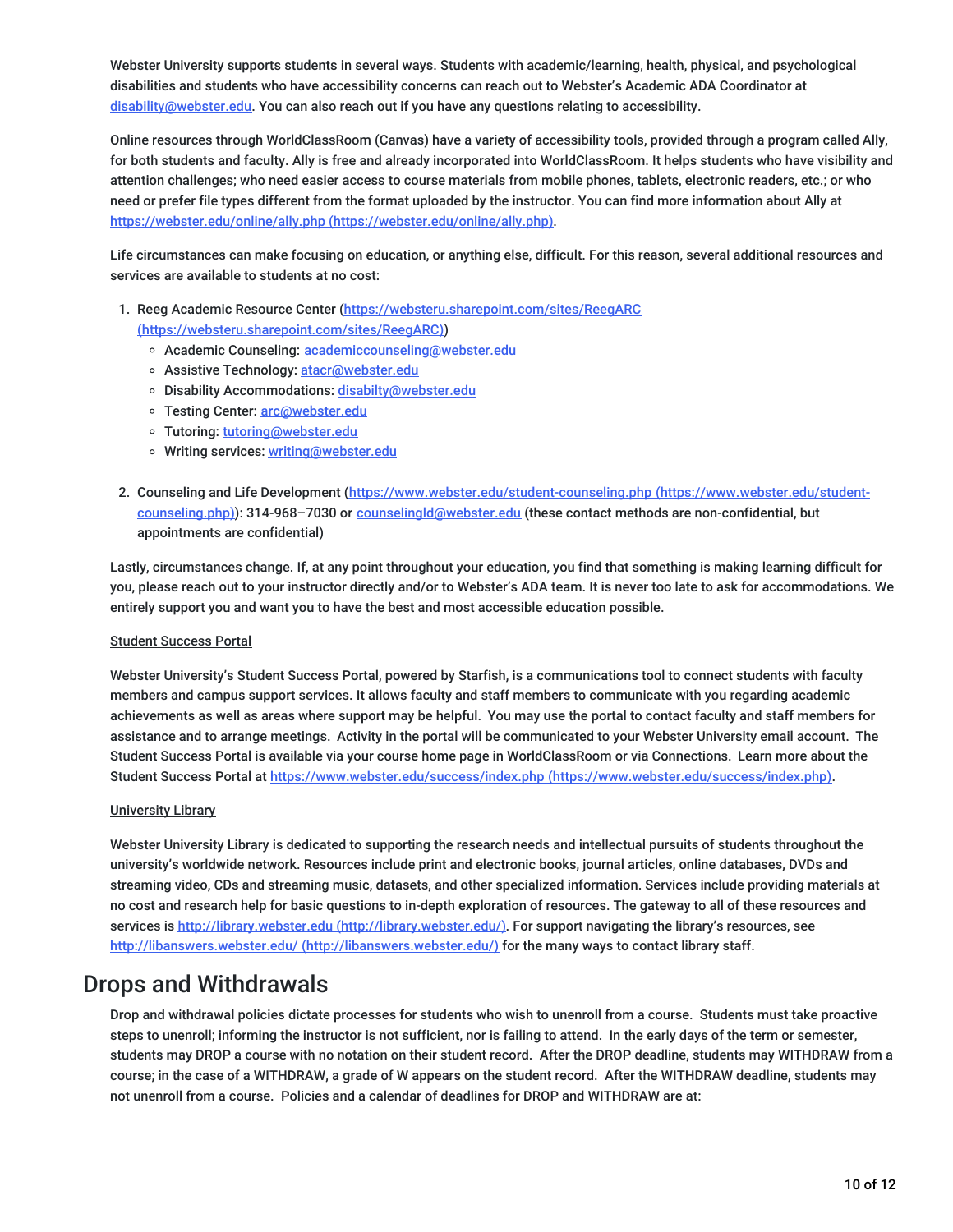#### **Undergraduate**

http://www.webster.edu/catalog/current/undergraduate-catalog/enrollment.html (http://www.webster.edu/catalog/current/undergraduate-catalog/enrollment.html)

#### **Graduate**

http://www.webster.edu/catalog/current/graduate-catalog/enrollment.html (http://www.webster.edu/catalog/current/graduate-catalog/enrollment.html)

Academic Calendar - http://www.webster.edu/academics/academic-calendar/ (http://www.webster.edu/academics/academic-calendar/)

Current tuition rates, policies, and procedures, including details of pro-rated tuition refunds, are available in the "Tuition, Fees, and Refunds" section of Webster's Academic Catalogs:

#### Undergraduate

http://www.webster.edu/catalog/current/undergraduate-catalog/tuition.html (http://www.webster.edu/catalog/current/undergraduate-catalog/tuition.html)

#### **Graduate**

http://www.webster.edu/catalog/current/graduate-catalog/tuition.html (http://www.webster.edu/catalog/current/graduatecatalog/tuition.html)

### Student Handbook and Other Important Policies

Student handbook and other non-academic policies may apply to you and may impact your experience in this class. Such policies include the student code of conduct, privacy, technology and communications, and more. Please review the handbook each year and be aware of policies that apply to you. The handbook is available at:

http://www.webster.edu/student-handbook/ (http://www.webster.edu/student-handbook/)

#### Sexual Assault, Harassment, and Other Sexual Offenses

Webster University makes every effort to educate the community to prevent sexual assault, harassment, and other sexual offenses from occurring, and is committed to providing support to those affected when this behavior does occur. To access information and resources or to review the Policy on Sexual Assault, Harassment, and Other Sexual Offenses, visit:

https://webster.edu/titleix/policy.php (https://webster.edu/titleix/policy.php)

### Research on Human Subjects

The Webster University Institutional Review Committee (IRB) is responsible for the review of all research on human subjects. The IRB process applies to all Webster University faculty, staff, and students and must be completed prior to any contact with human subjects. For more information on the IRB, visit:

https://websteru.sharepoint.com/sites/InstitutionalReviewBoard (https://nam04.safelinks.protection.outlook.com/? url=https%3A%2F%2Fwebsteru.sharepoint.com%2Fsites%2FInstitutionalReviewBoard&data=04%7C01%7Celvirm31%40webst er.edu%7C3cc448f960d5427acdad08d997d92f31%7Cf57ccca6fb064b328226baf224ff198d%7C0%7C0%7C63770778131647 1159%7CUnknown%7CTWFpbGZsb3d8eyJWIjoiMC4wLjAwMDAiLCJQIjoiV2luMzIiLCJBTiI6Ik1haWwiLCJXVCI6Mn0%3D%7C1 000&sdata=YaeRiduWQUA9NOzcmOw4wbrKu46RKKNNPd3dokHbIcY%3D&reserved=0)

### Course Evaluations

At the end of this course, you will have the opportunity to provide feedback about your experience. Your input is extremely valuable to the university, your instructor, and the department that offers this course. Please provide your honest and thoughtful evaluation, as it helps the university to provide the best experience possible for all of its students.

## Important Technology Information

#### Connections Accounts

Webster University provides all students, faculty, and staff with a University email account through Connections. Students are